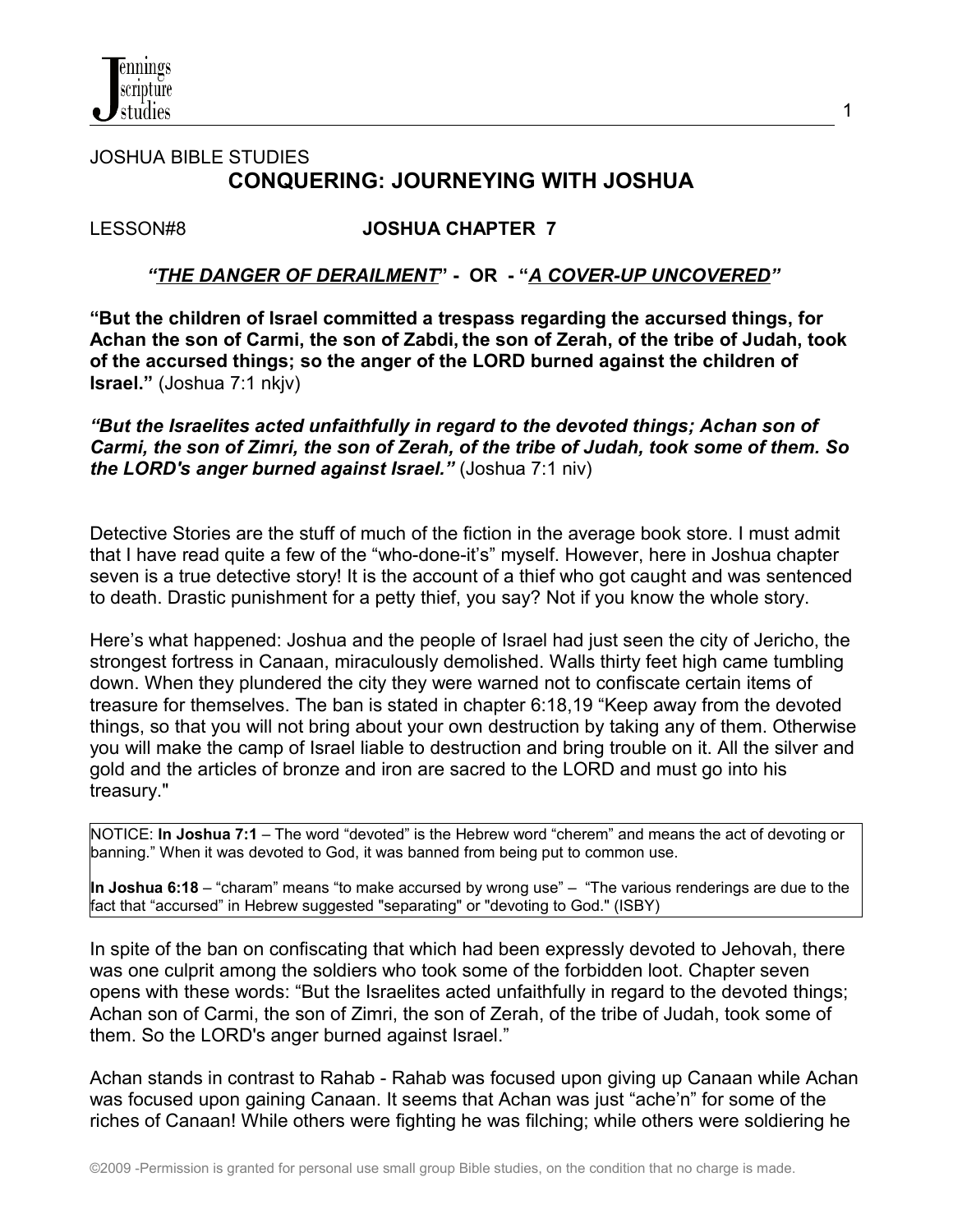was stealing. From his perspective, he had committed the perfect crime. What Joshua did not know would not hurt him, was Achan's attitude.

So, with the city of Jericho now laying in rubble, the Israelites move on in their conquest of Canaan. The next obstacle in their path was an insignificant little town named "Ai" - that's right, just two letters – "Ai". In Hebrew "Ai" means "*the ruin".* Keep that in mind!

Meanwhile, Captain Joshua, ignorant of what Achan had done, sent spies ahead to check out Ai and they returned with this report: "Do not let all the people go up, but let about two or three thousand men go up and attack Ai. Do not weary all the people there, for the people of Ai are few.*"* (Joshua 7:3 - Compare 8:1)

Joshua listened to their advice and as verses 4 & 5 record, "So about three thousand men went up there from the people, but they fled before the men of Ai. And the men of Ai struck down about thirty-six men, for they chased them from before the gate as far as Shebarim, and struck them down on the descent; therefore the hearts of the people melted and became like water."

The overcomers of Jericho were overcome at Ai. Yesterday the thrill of victory, today the agony of defeat! The impregnable fortress of Jericho had crumbled yesterday, today Israel crumbled, defeated by the improbable, small rural town of Ai ! What's going on?

Joshua was totally traumatized. Falling on his knees he called out to God, "Alas, Lord GOD, why have You brought this people over the Jordan at all, to deliver us into the hand of the Amorites, to destroy us? Oh, that we had been content, and dwelt on the other side of the Jordan! O Lord, what shall I say when Israel turns its back before its enemies? For the Canaanites and all the inhabitants of the land will hear it, and surround us, and cut off our name from the earth. Then what will You do for Your great name?" (Joshua 7:7-9)

Joshua's prayer was interrupted – it was interrupted by none other than God Himself! Here is an occasion when God stopped a man from praying. Listen to what God said, "The LORD said to Joshua, "So the LORD said to Joshua: "Get up! Why do you lie thus on your face? Israel has sinned, and they have also transgressed My covenant which I commanded them. For they have even taken some of the accursed things, and have both stolen and deceived; and they have also put it among their own stuff. Therefore the children of Israel could not stand before their enemies, but turned their backs before their enemies, because they have become doomed to destruction. Neither will I be with you anymore, unless you destroy the accursed from among you." ( 7:10-12)

 *How Not To Respond To Setbacks* **OR** *Joshua At His Lowest Point* 1. Question God. Josh. 7:7a 2. Look back and doubt. Josh.7:7b 3. Lose sight of God's plan and purpose for the future. Josh.7:9

The result? God told Joshua to arrange a police style line-up – verses 13-18. Tribe by tribe, family by family paraded past Joshua until God fingered Achan. I use my sanctified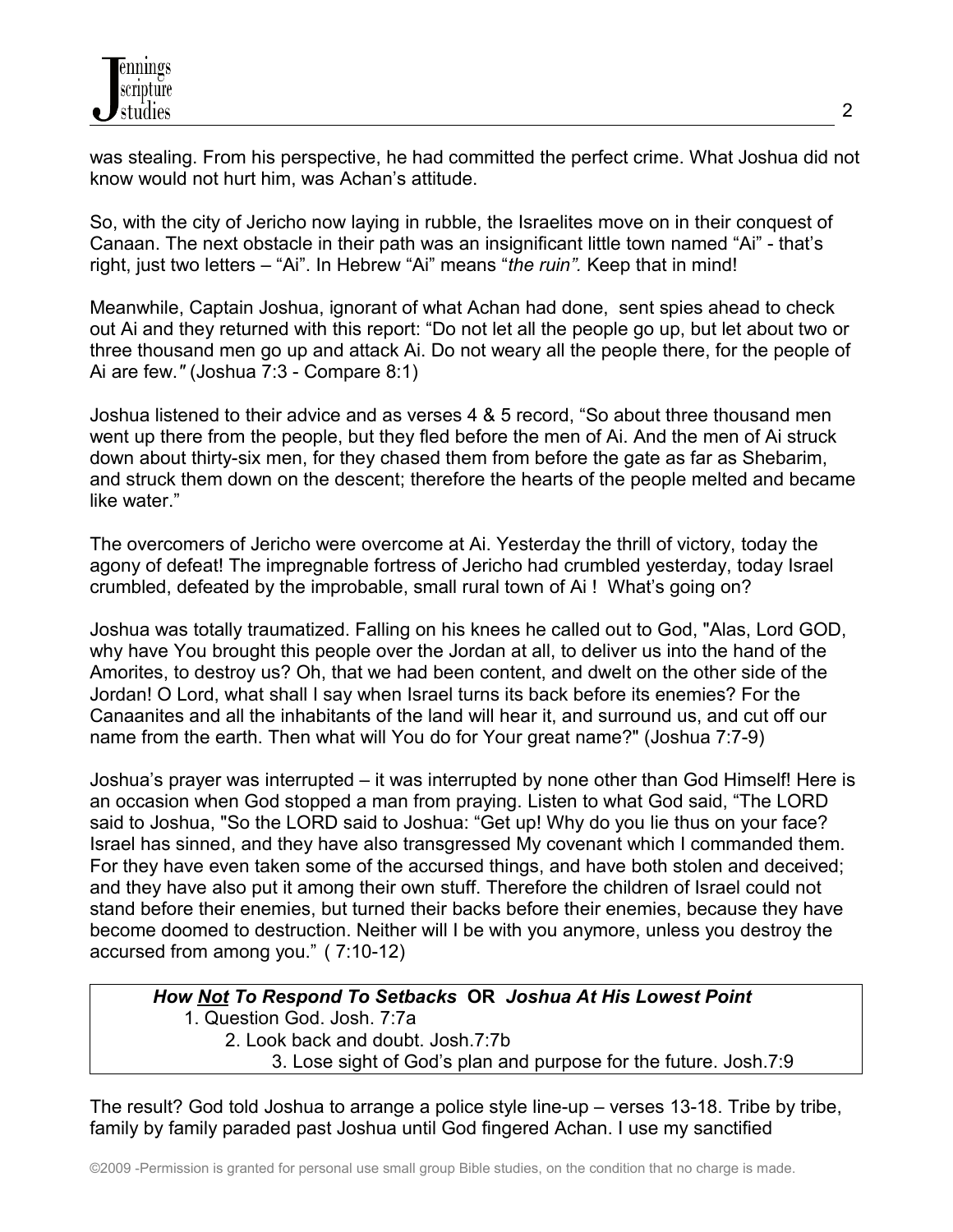imagination and see Achan beginning to sweat and the closer he got to Joshua the more nervous he became. Then he heard Joshua say, "My son, give glory to the LORD, the God of Israel, and give him the praise. Tell me what you have done; do not hide it from me." Achan replied, "It is true! I have sinned against the LORD, the God of Israel. This is what I have done: When I saw in the plunder a beautiful robe from Babylonia, two hundred shekels of silver and a wedge of gold weighing fifty shekels, I coveted them and took them. They are hidden in the ground inside my tent, with the silver underneath." (Joshua 7:19-21)

Caught red-handed! The cover-up is uncovered! That pretty much sums up the story except the ending, which we will get to later. Now,

# L**essons We Can Learn From This Ancient Detective Story:**

# **Lesson #1 – Sin Gradually Becomes Worse**

There are many Bible illustrations of this statement. Recall:

- Eve she saw, she took and she ate the fruit forbidden by God in the Garden of Eden.
- Lot he looked toward Sodom, he moved toward Sodom, he lived in Sodom.
- David he saw Bathsheba, he took Bathsheba, he sinned with Bathsheba.
- Samson saw a Philistine girl, lusted for the girl, became enslaved by the enemy.
- Apostle Peter walked afar off, warmed at the enemy's fire, denied, cursed.
- Achan by his own admission, in Joshua 7:21, followed the same pattern: His Gaze: "*I saw*"; His Greed: "*I coveted*"; His Grasp: "*I took*"; His Guile: "*I hid*".

The fruit on the other side of the fence may look enticing but it is extremely poisonous! One writer put it this way:

- "Sin makes all that is beautiful ugly;
- all that is high is made low;
- all that is promising is wasted" until "life is like the desert parched and barren. Sin, then, is not wise, but wasteful. It is not a gate but a grave." – C. Neil Strait

## *WHAT IS SIN?*

 Man calls it an accident; God calls it an abomination. Man calls it a blunder; God calls it blindness. Man calls it a defect; God calls it a disease. Man calls it a chance; God calls it a choice. Man calls it a fascination; God calls it a fatality. Man calls it an infirmity; God calls it an iniquity. Man calls it liberty; God calls it lawlessness. Man calls it a trifle; God calls it a tragedy. Man calls it a mistake; God calls it madness. Man calls it weakness; God calls it willfulness.

A soft view of sin is the result of a low view of God. One of the 14 indictments by God against the sinner in Romans 3 is this: "There is no fear of God before their eyes." That was Achan's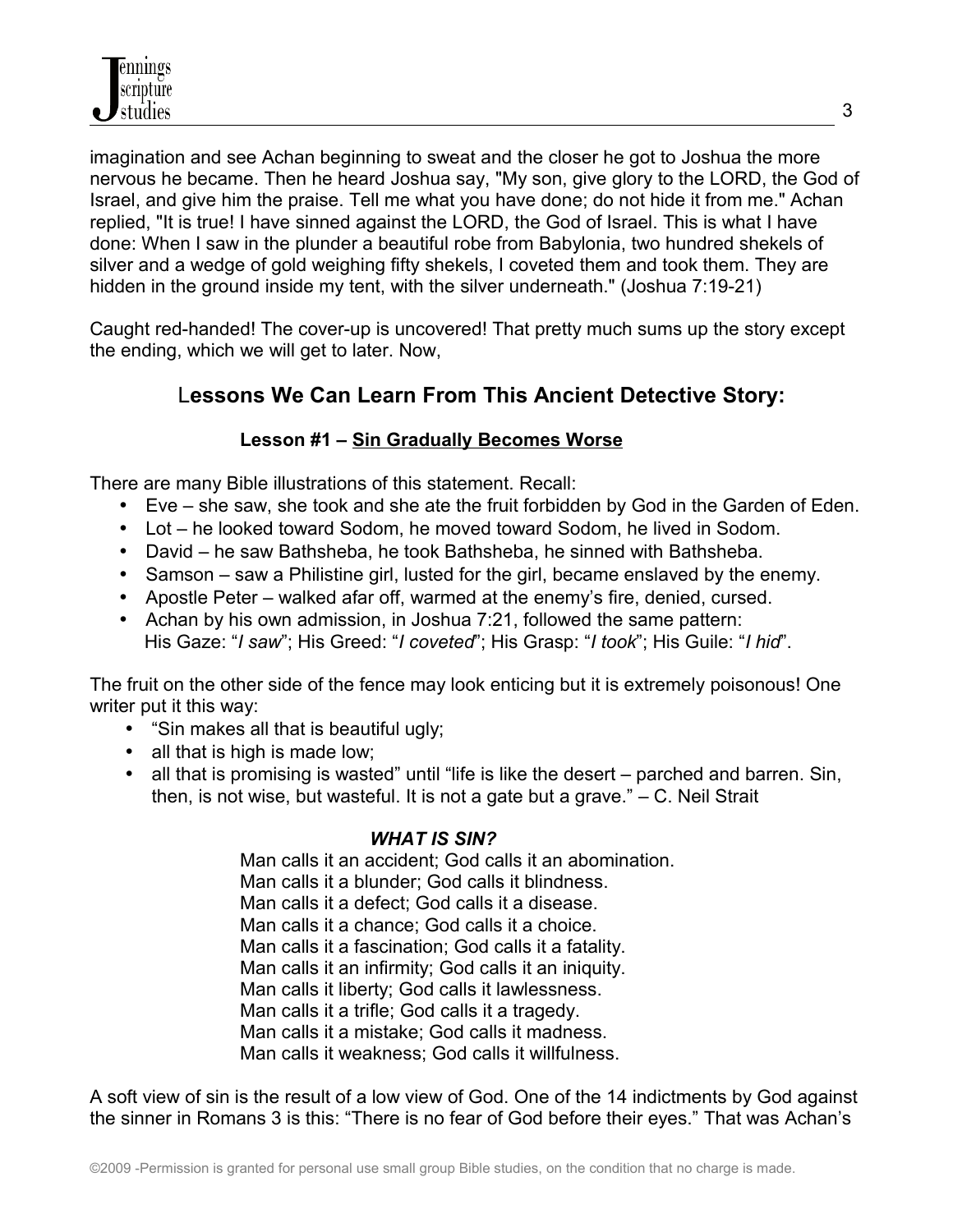basic problem. It is the problem of all of us if and when we sin. Sin, unless confessed and abandoned, gradually becomes worse.

Sin is an infection and left to its own natural course always spreads its unholy tentacles. To harbor a single unconfessed sin is to harbor a poisonous viper in your life. Sin is analogous to leprosy in the Bible.

**ILLUSTRATION:** Charles Swindoll writes about the malady of sin as follows: "During my hitch in the Marines, I was stationed on Okinawa where there was a leprosarium. At the time I was playing in the third division band in the Marine Corps and we went to do a performance. …. I had read about leprosy, but I had never seen a leper and I wasn't really prepared for what I saw. .... I saw stumps instead of hands. I saw clumps instead of fingers. I saw half faces. I saw one ear instead of two. ….. I saw in the faces of men, women, and even some teenagers an anguish crying out. … We could play music for them, but we could not cleanse them of their disease……. In Scripture leprosy is a picture of sin…..Only Jesus' blood has the power to cleanse us of our condition of sinful corruption." Swindoll's Ultimate Book of Illustrations & Quotes)

# **LESSON #2 - SIN ULTIMATELY AFFECTS OTHERS**.

Achan committed the actual sin but it affected the whole congregation of Israel. We do not live in isolation. Romans 14:7 reminds us that "none of us lives to himself alone and none of us dies to himself alone." We are social beings and in living a normal life come into contact with others. Everyone has influence – some are a good influence, some a bad influence. Achan was certainly a bad influence. Notice how others suffered because of Achan's sin:

- The battle was lost at Ai. v.4 ("Ai" in Hebrew means "the ruin.")
- Thirty-six Israeli soldiers were killed. v.5
- Progress was stopped. V.12a
- The blessing of God was withheld. V.12b
- Achan's countrymen and family suffered. Joshua 22:20

#### *How To Be Assured Of Defeat*

- 1. Let down your guard after a big victory.
- 2. Underestimate the enemy. (Josh.7:2,3)
- 3. Overestimate your ability. (Josh.7:4)

Sin holds back the people of God today. Let us keep our lives free from all known sin for "one sinner destroys much good" as Eccles. 9:18 says.

## **LESSON #3 – SIN EVENTUALLY IS DETECTED**.

Joshua said, "Tell me what you have done; do not hide it from me." Achan replied, "It is true! I have sinned….." (Joshua 7:19-20)

A coerced confession is not a sincere confession. Achan had plenty of time to come forward voluntarily and confess and throw himself upon the mercy of God. This he did not do. Even after Joshua had initiated the investigation Achan yet stone-walled it right up to the end!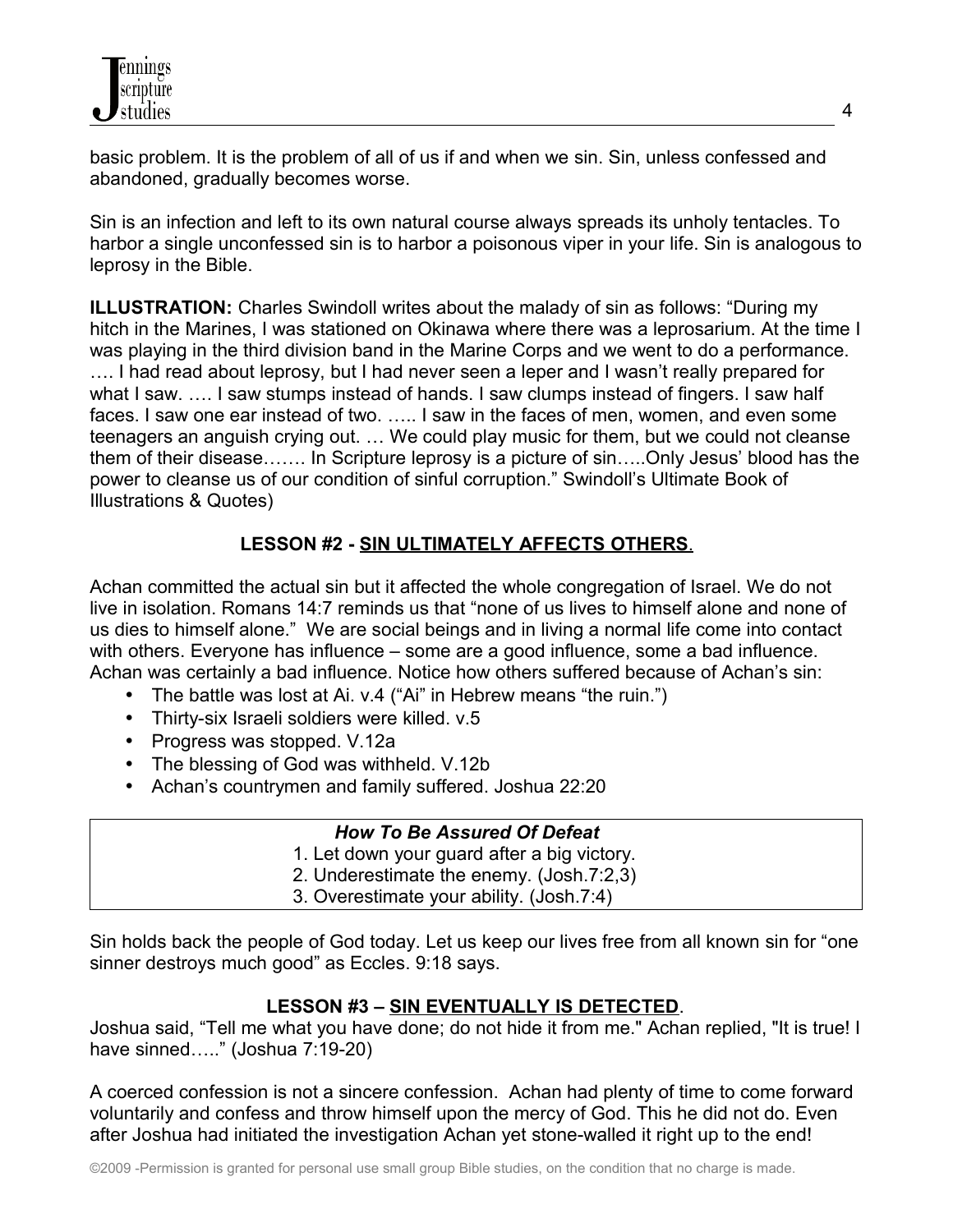Finally, when he was singled out as the culprit, when all Israel was looking at him, when there was no way to escape, he confessed. God has provided forgiveness for the repentant. However, Achan did not repent. Only when caught and confronted did he admit his sin.

Although Achan had hidden the evidence divine detection caught up with him. There was an eternal principle at work which is written in Num 32:23 "be sure your sin will find you out."

The All-Seeing eye of omniscience is never blinded by human stealth. Let us never forget the following scriptures:

- Jer. 23:*24* "Can anyone hide in secret places so that I cannot see him?" declares the LORD."
- Luke 8:17 *"*For nothing is secret that shall not be revealed."

Achan's secret sin was not so secret after all! His cover-up reminds me of a story I heard about a lazy farmer who would not work his fields like his industrious neighbors. One day he told his little boy to pull his wagon and follow him. Down the country lane they went. They came to a neighboring farmer's corn field and the father left the lane and went into the corn field. He pulled ears of corn from his neighbor's corn field and put them in his son's wagon. Returning to the country lane, he paused on the edge of the corn field and looked up the lane and down the lane and seeing no one said to his son, "come on son, let's go home." The son replied, "Dad, you looked to your right and to your left but you forgot to look up!" Achan failed to look up.

## **LESSON #4 – SIN SURELY BRINGS PUNISHMENT**

Joshua 7:24-26 records Achan's punishment: "Then Joshua, and all Israel with him, took Achan the son of Zerah, the silver, the garment, the wedge of gold, his sons, his daughters, his oxen, his donkeys, his sheep, his tent, and all that he had, and they brought them to the Valley of Achor. And Joshua said, "Why have you troubled us? The LORD will trouble you this day." So all Israel stoned him with stones; and they burned them with fire after they had stoned them with stones. Then they raised over him a great heap of stones, still there to this day. So the LORD turned from the fierceness of His anger. Therefore the name of that place has been called the Valley of Achor to this day."

Achan's punishment was severe. Some may be inclined to say "why did his family have to suffer as well?" Or, "doesn't Moses say in Deut 24:16 'Fathers shall not be put to death for their children, nor children put to death for their fathers; each is to die for his own sin'?"

Yes, however, God told Joshua that "Israel has sinned, and **they** have also transgressed My covenant which I commanded them. And **they** have even taken some of the things under the ban and have both stolen and deceived. Moreover, **they** have also put them among **their** own things." (Joshua 7:11) Achan's family evidently aided and abetted in the confiscation of the goods. Maybe they had helped to carry off the banned goods or they assisted in hiding them. Living under the same tent, they would have become accomplices if they knew what Achan did and kept quiet about it. If they did they were accessories after the fact and as such shared in the guilt as well as the punishment.